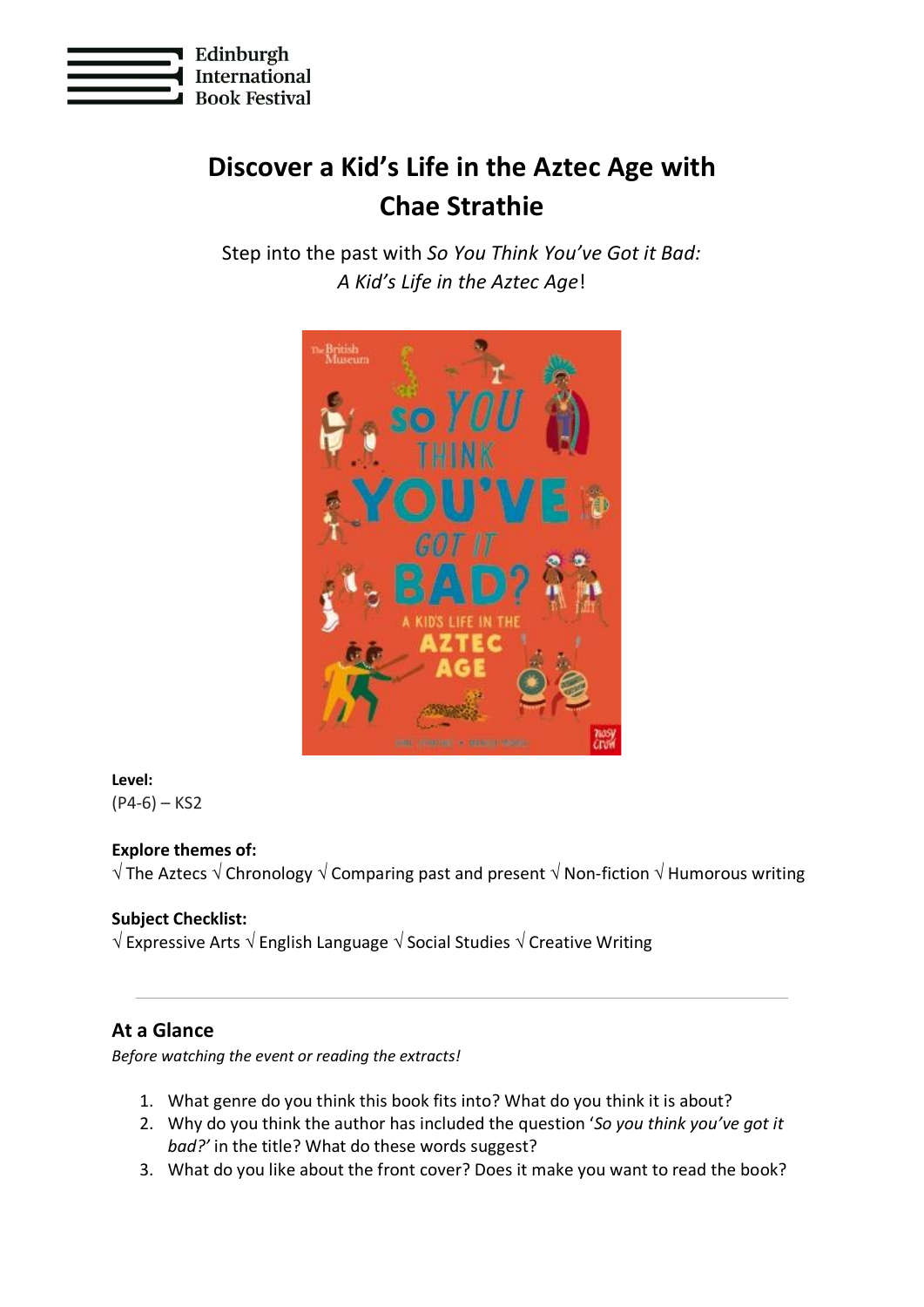

#### **Book Cover Activity: Who were the Aztecs?**

*The Aztecs settled in the region that is now Mexico around the year 1300AD. They built a capital city called Tenochtitlán and ruled over a large empire until they were eventually defeated by the Spanish in 1521AD.*

- Have a look at a map of the world and see if you can find Mexico. What do you know about Mexico? Has anyone in your class visited this part of the world?
- Imagine you were planning a trip to Mexico. How would you travel? What countries do you think you would travel through or over to get there? How long do you think the journey would take?
- Now that you have an idea of *where* the Aztecs lived, it's time to think about *when* they lived. Draw a timeline similar to the one below. Can you add the present year and the year the Aztecs settled in Mexico to your timeline?

| 1000AD |  |  |  |  | 2000AD |  |
|--------|--|--|--|--|--------|--|

- Use your timeline to work out how many years ago the Aztec civilization began and how long it lasted.
- How long has it been since the Aztec age? How many of your lifetimes is that?
- Can you place any other historical periods you have learnt about at school on the timeline? What was happening in your home country at the time of the Aztecs?

## **Read the Extract**

*Taken from the Contents Pages and pages 6–7, 12–13 of 'So You Think You've Got it Bad: A Kid's Life in the Aztec Age'.*

#### **Discussion Questions**

- 1. Have a look at the contents page. Which section of the book do you think looks the most interesting?
- 2. Which section do you think would be the best place to look for information about:
	- o *Aztec schools*
	- o *An Aztec emperor's palace*
	- o *Aztec musical instruments*
- 3. What are your thoughts about the style of the illustrations? Which illustration do you find the most intriguing?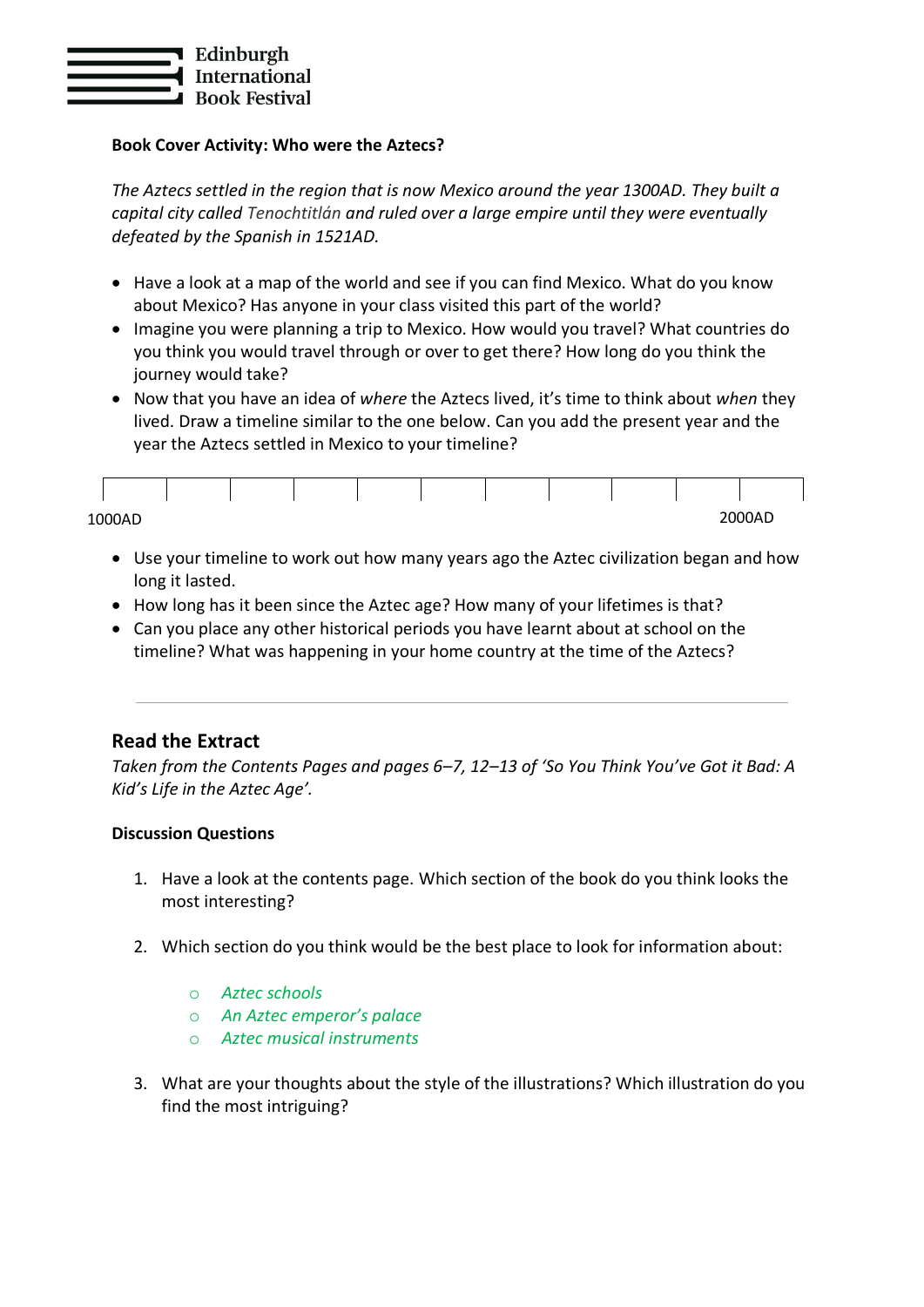

- 4. Have a read of the section on clothes and hairstyles. If you lived in the Aztec age, what kind of hairstyle would you have?
- 5. How do you think the climate in South America compares to the climate where you live?
- 6. Chae Strathie writes in a funny style combining historical facts with amusing observations and jokes. Do you enjoy this style? Does it remind you of any other books you've read?
- 7. Can you pick out these features in the text:
	- o *Heading*
	- o *Questions to the reader*
	- o *Humour*
	- o *Illustrations with speech bubbles*
	- o *Information boxes*
	- o *Capital letters*

Why do you think Chae Strathie has chosen to use each of these features?

- 8. Read the text on page 12 out loud. Think about your intonation as you read. How does the punctuation help you with your reading?
- 9. Why did the Aztecs compare their children to precious jade and quetzal bird feathers?
- 10. What do you find most surprising about the Aztecs?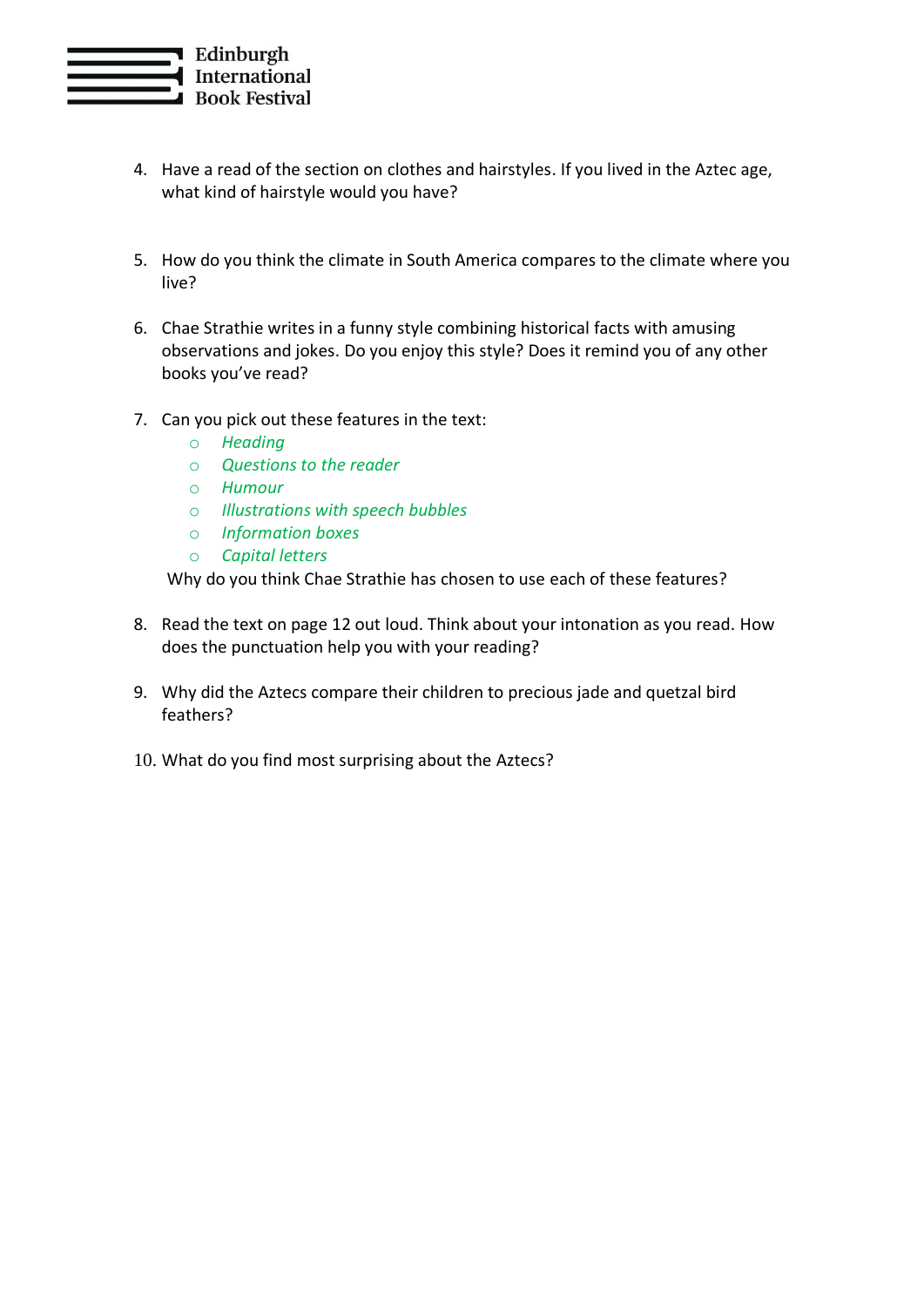



## **Get to Know the Author and the Books!**

#### **Activity 1: Time travel!**

*Imagine you could travel back time to meet the Aztecs. What it would be like? Think of all the stories you could tell when you returned!*

- Design your own time travel machine to transport you back to the Aztec age. What does your time travel machine look like? How does it work?
- Imagine using your time machine. What might you see out of the window as you whizz back in time? Think about different time periods you would travel back through. Would you stop off in a different time period on the way? Perhaps you could pay a visit to Queen Victoria's palace or grab a snack from a Tudor banquet?
- What will you do when you arrive in the Aztec kingdom? Do you have any questions you would like to ask the Aztec people you meet? What do you think *they* will make of *you*?
- Draw a picture of yourself meeting some Aztec people. You could add some speech bubbles just like the illustrations in the book. What would you say to each other?
- If you could bring one object from the Aztec age back with you to the present, what would it be?

#### **Activity 2: A day in the life**

*What would it be like to live in the time of the Aztecs?*

- On page 15 of the book, we learn that typical Aztec names include 'Speaking Eagle' and 'Angry Turkey'. If you lived in the Aztec age, what would your name be?
- Create your own Aztec character! Using information in the book, decide on the following details for your character:
	- o *Age*
	- o *Status*
	- o *Home*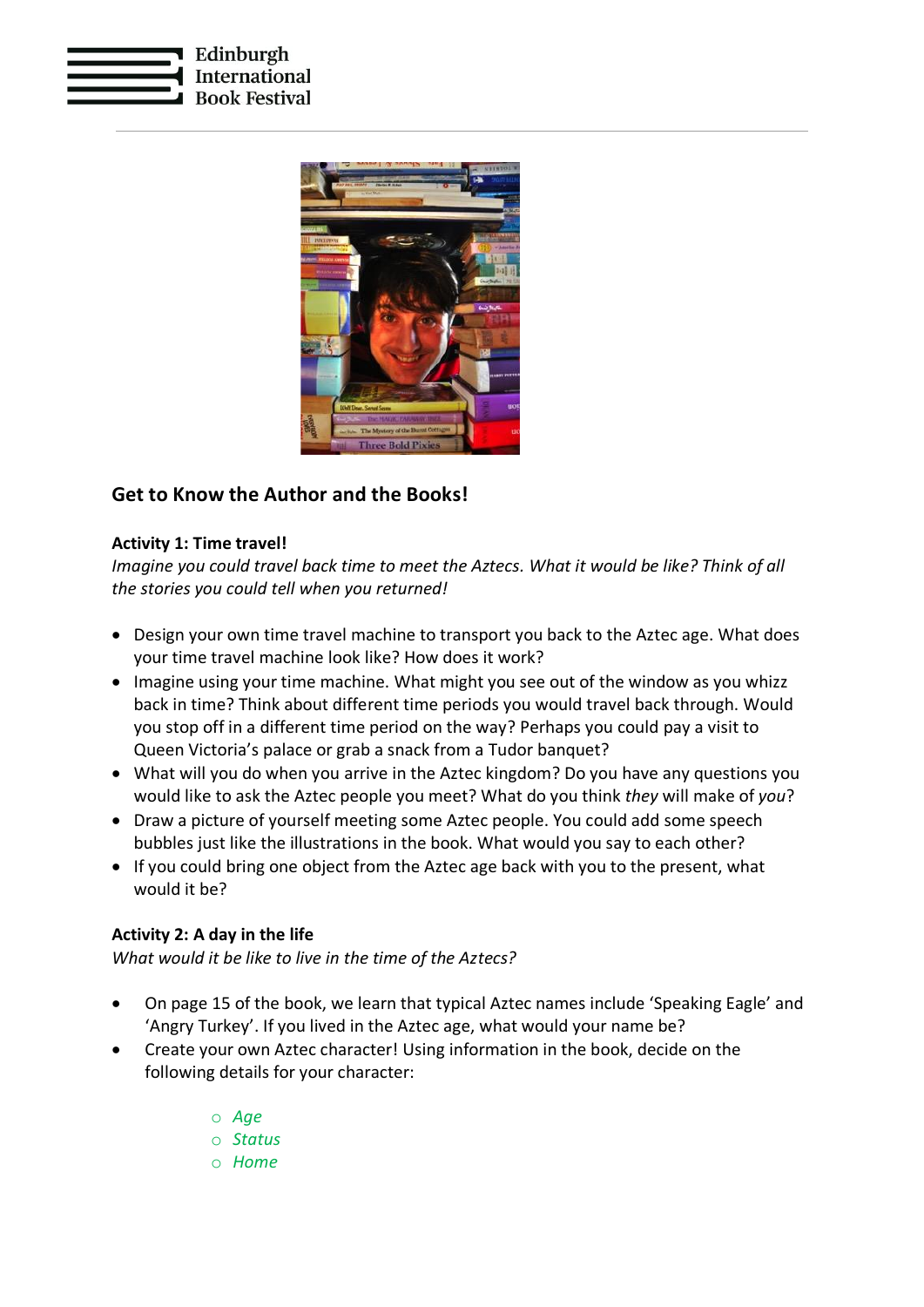

- o *Family*
- o *Favourite foods*
- o *Work or school*
- o *Hobbies*
- Put yourself in the shoes of your character and imagine a day in your life. What happened in your day? What did you do and how did you feel? Use information from the book to give you ideas. Perhaps in the morning you jumped up from your mat on the floor and put on your *maxtatlatl* ready to start the day… or maybe you accidently overslept and got jabbed by a cactus spike? Maybe you enjoyed a lunch of maggot soup or some delicious crispy fried slugs? Did you have time after school or housework for a game of *tlachtli* or *patolli*? (Let's hope you avoided being stretched or made to spend a night alone in the desert!)
- Make your own codex diary! (A codex was an Aztec book.) Take a strip of paper and fold it into a concertina with four sections. Label the sections morning, lunch time, afternoon and evening. On each section, draw a picture to show what you did at this point in your day.
- Show your codex diary to a partner and talk them through the different bits of your day.

## **Your Turn: Get creative!**

#### **Activity 1: Tasty tortillas!**

*Poorer Aztecs often ate insects as they were cheap and abundant. Thankfully, worms, caterpillars and fly eggs are no longer on the menu today. However, some Aztecs foods are still consumed in the modern world. For example, the Aztec staple of tortillas are still widely enjoyed around the world. Tortillas are flat, round wraps made from sweetcorn flour. They are usually filled with delicious vegetables or meat in a tomato sauce. Have you ever tried one?*

- Invent your own tortilla filling! What would you like to put in your tortilla? What ingredients could you add for flavour, colour and texture? Will you add sauce and seasonings?
- Draw your tortilla filling and write a menu description. Can you think of a mouthwatering name for your new dish?
- Create a class restaurant displaying everybody's tortilla dishes. What would you each order? Which tortilla filling is the most popular?
- You could even write a recipe for your tortilla filling, gather the ingredients and have a go at making it! How does it taste?
- Just for fun, why not use your imagination to design an Aztec-style filling too? What about grilled worms in an algae sauce topped with crispy fried flies? Yum!

#### **Activity 2: A kid's life in the 2000s**

*What would the Aztecs think if they could see how much life has changed since their time?*